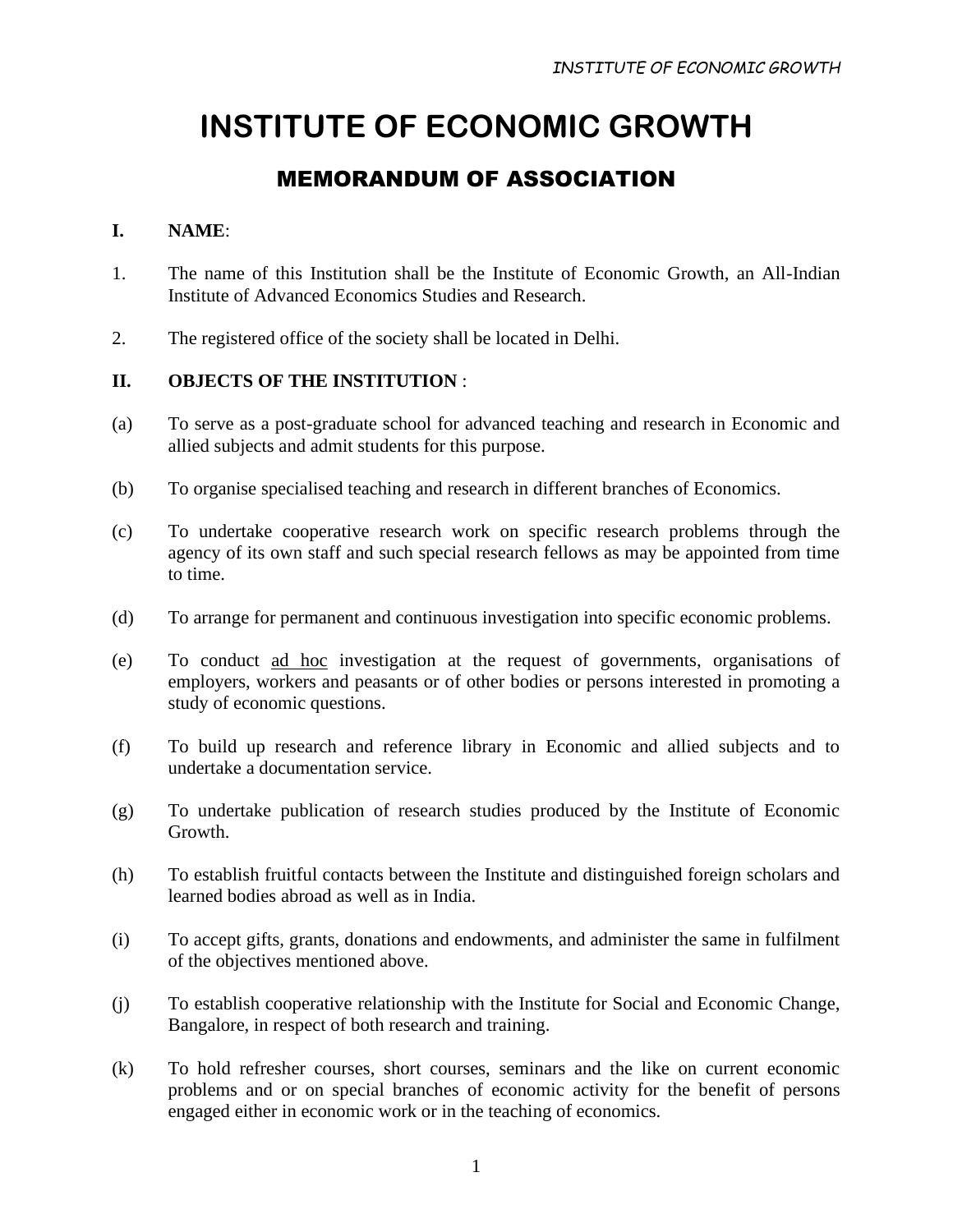- (l) To stimulate in the staff and students of the Institute a sense of social awareness and cultural consciousness, and develop a corporate life and socially useful activity in the Institute by organising them into a joint Fraternity.
- (m) To perform such other academic functions and undertake such other academic activities as may be approved by the Governing Body of the Institute.
- **III** The names and addresses and occupations of the present members of the Governing Body of the Institution, to which, by the Rules and Regulations of the Institution, the management of its affairs is entrusted, are as follows:-
	- 1. Shri V.T. Krishnamachari, Member, Planning Commission, Rastrapati Bhavan, New Delhi.
	- 2. Shri C.D. Deshmukh, Finance Minister, Govt. of India, New Delhi.
	- 3. Prof. D.R. Gadgil, Director, Gokhale Institute of Economics and Politics, Poona-4.
	- 4. Prof. N.K. Siddhanta, Member, Union Public Service Commission, Dholpur House, New Delhi.
	- 5. Pandit Hriday Nath Kunzru, Member of Parliament, 18, Ferozeshah Road, New Delhi.
	- 6. Prof. Mohammed Mujeeb, Sheikh-ul-Jamia, Jamianagar, Delhi.
	- 7. Shri Sri Ram, Industrialist, 22, Curzon Road, New Delhi.
	- 8. Shri M.S. Bhatnagar, Treasurer, University of Delhi, Delhi.
	- 9. L. Yodh Raj, Chairman & General Manager, Punjab National Bank Ltd., Delhi.
	- 10. Shri J.J. Anjaria, Chief Economist, Planning Commission, New Delhi.
	- 11. Shri K.C. Nag, Reader in Economics, St. Stephen's College, Delhi.
	- 12. Dr. V.K.R.V. Rao, Director, Delhi School of Economics, Delhi.
	- 13. Dr. B.N. Ganguli, Professor of International Trade, Delhi School of Economics, Delhi.
	- 14. Shri P.N. Dhar, Lecturer in Industrial Economics, Delhi School of Economics, Delhi.
	- 15. Shri N.K. Pant, Lecturer in Labour Economics, Delhi School of Economics, Delhi.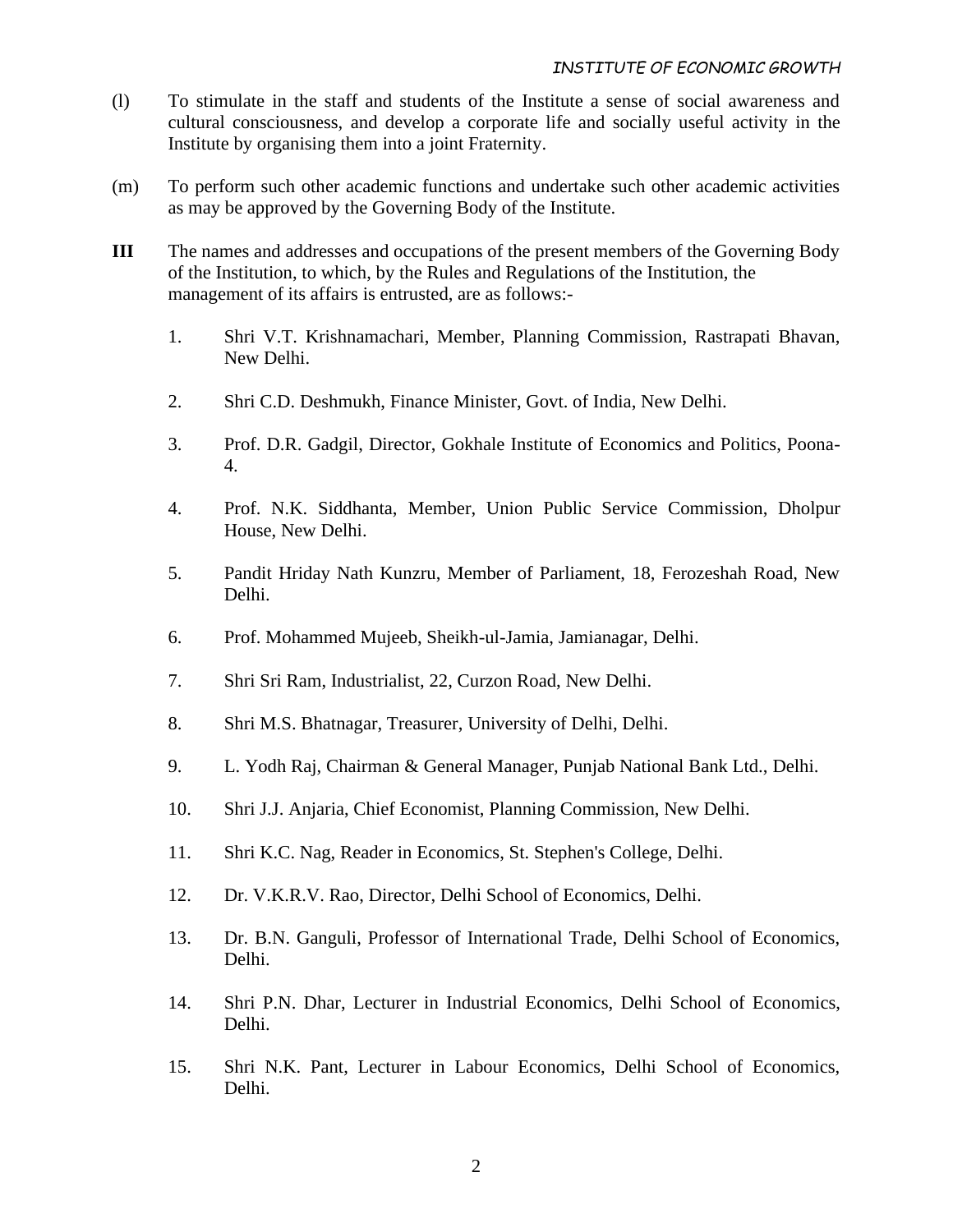**IV** The income and the property of the Society from whatever means derived shall be solely dispensed in the promotion of the objects as set forth in the memorandum.

Any funds not needed for immediate research work by the Institute will be invested in accordance with the following forms and modes.

i) investment in savings certificates as defined in Clause (c) of Section 2 of the Government Savings Certificates Act, 1959 (46 of 1959) and any other securities or certificates issued by the Central Government under the Small Savings Schemes of that Government;

ii) deposit in any account with the Post Office Savings Bank;

iii) deposit in any account with a scheduled bank or a cooperative society engaged in carrying on the business of banking (including a co-operative land mortgage bank or a co-operative land development bank);

*Explanation:* In this Clause, "scheduled bank" means the State Bank of India constituted under the State Bank of India Act 1955 (23 of 1955), a subsidiary bank as defined in the State Bank of India (Subsidiary Banks) Act, 1959 (38 of 1959), a corresponding new bank constituted under section 3 of the Banking Companies

(Acquisition and Transfer of Undertakings) Act, 1970 (5 of 1970), or under section 3 of the Banking Companies (Acquisition and Transfer of Undertakings) Act 1980, or any other bank being a bank included in the Second Schedule to the Reserve Bank of India Act, 1934 (2 of 1934);

iv) investment in units of the Unit Trust of India established under the Unit Trust of India Act, 1963 (52 of 1963);

v) investment in any security for money created and issued by the Central Government or a State Govt;

vi) investment in debentures issued by, or on behalf of , any company or corporation both the principal whereof and the interest whereon are fully and unconditionally guaranteed by the Central Government or by a State Government;

vii) investment or deposit in any public sector company;

viii) deposits with or investment in any bonds issued by a financial corporation which is engaged in providing long-term finance for industrial development in India and which is approved by the Central Government for the purposes of Clause (viii) of sub-section (1) of Section (36) of I.T. Act;

ix) deposits with or investment in any bonds issued by a public company formed and registered in India with the main object or carrying on the business of

providing long-term finance for construction or purchase of houses in India for residential purposes and which is approved by the Central Government for the purposes of clause (viii) of sub-section (1) of Section 36 of I.T. Act;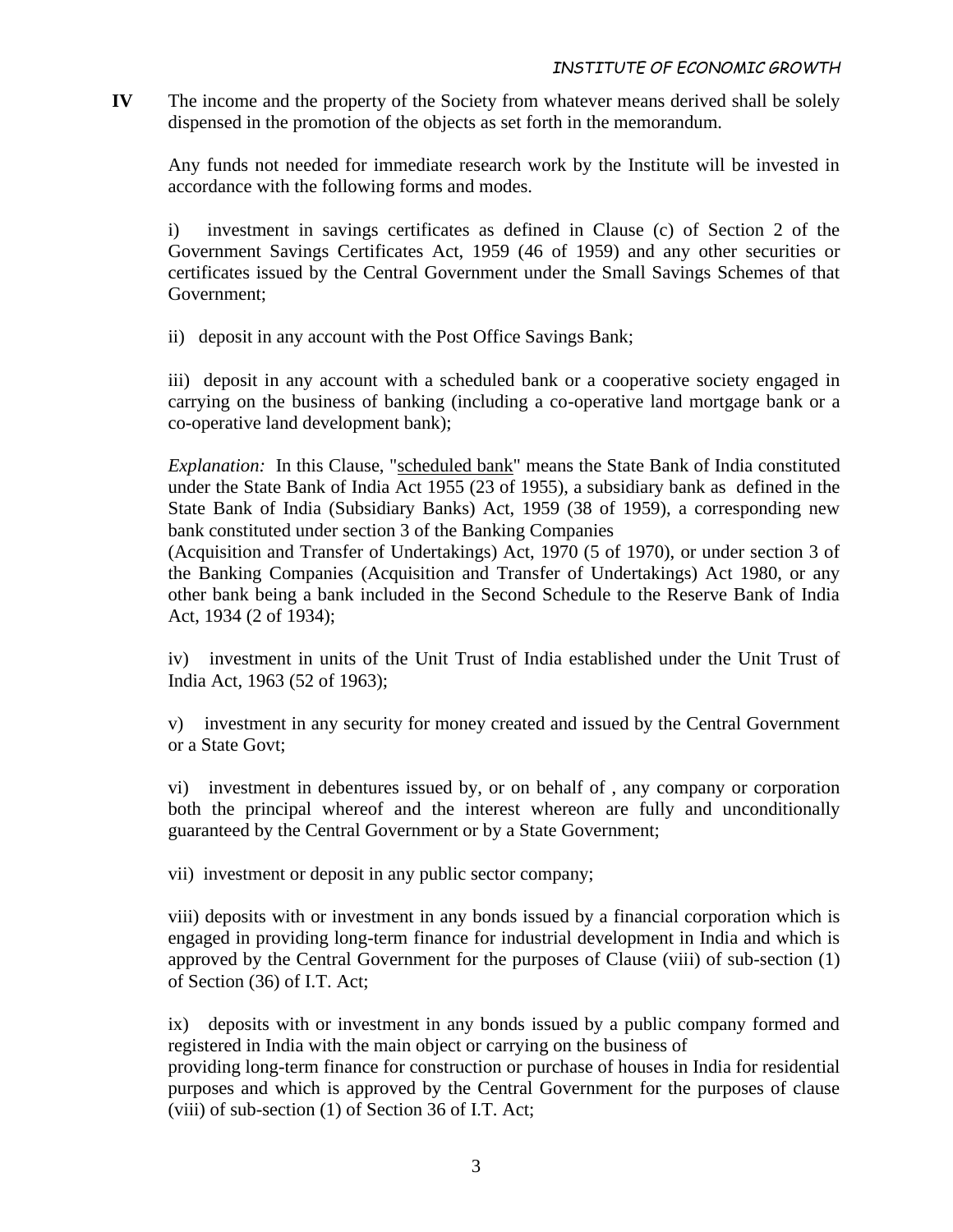x) investment in immovable property i.e. in any building or other immovable property/asset related to the approved activities of the Scientific and Industrial Research Organisation (SIRO);

xi) deposits with the Industrial Development Bank of India established under the Industrial Development Bank of India Act, 1964 (18 of 1964).

Assets acquired for research by organisations out of funds received will not be disposed of or transferred in favour of the promoter companies or to other agencies without the specific approval of the Department.

Any further change in the Memorandum of Association will be made with the written approval of the Department.

**V** We then seven persons whose names are subscribed below are desirous to form into a Society under the Societies Registration Act XXI of 1860 in pursuance of the memorandum of the Society.

| S.No.                | <b>Name</b>                 | <b>Address</b>                                                                                                     | Occupation                     | <b>Signatures</b>                   |
|----------------------|-----------------------------|--------------------------------------------------------------------------------------------------------------------|--------------------------------|-------------------------------------|
|                      | 1. Shri V.T. Krishnamarhari | Rashtrapati Bhavan<br>New Delhi                                                                                    | Member, Planning<br>Commission | $Sd$ /-<br>V.T. Krishna-<br>machari |
| 2. Dr. V.K.R.V. Rao  |                             | Delhi School of<br>Economics, Delhi.                                                                               | Economist                      | $Sd$ /-<br>V.K.R.V. Rao             |
| 3. Dr. B.N. Ganguli  |                             | $-D0$                                                                                                              | Economist                      | $Sd$ /-<br>B.N. Ganguli             |
| 4. Shri Sri Ram      |                             | 22, Curzon Road,<br>New Delhi                                                                                      | Industrialist                  | $Sd$ /-<br>Sri Ram                  |
| 5. Shri K.C. Nag     |                             | St. Stephen's College<br>Delhi                                                                                     | Economist                      | $Sd$ /-<br>K.C. Nag                 |
| 6. Shri J.J. Anjaria |                             | <b>Planning Commission</b><br>Rastrapati Bhavan,<br>New Delhi.                                                     | Economist                      | $Sd$ /-<br>J.J. Anjaria             |
| 7. Shri K.L.Joshi    |                             | Ministry of Education<br>Government of India<br>New Delhi.                                                         | Educational<br>Administrator   | Sd/-<br>K.L. Joshi                  |
| Witness by:<br>Name  |                             | Jagjot Swarup,<br><b>Head Clerk and Accountant</b><br>Delhi School of Economics,<br>Delhi-7<br>13th November, 1952 |                                |                                     |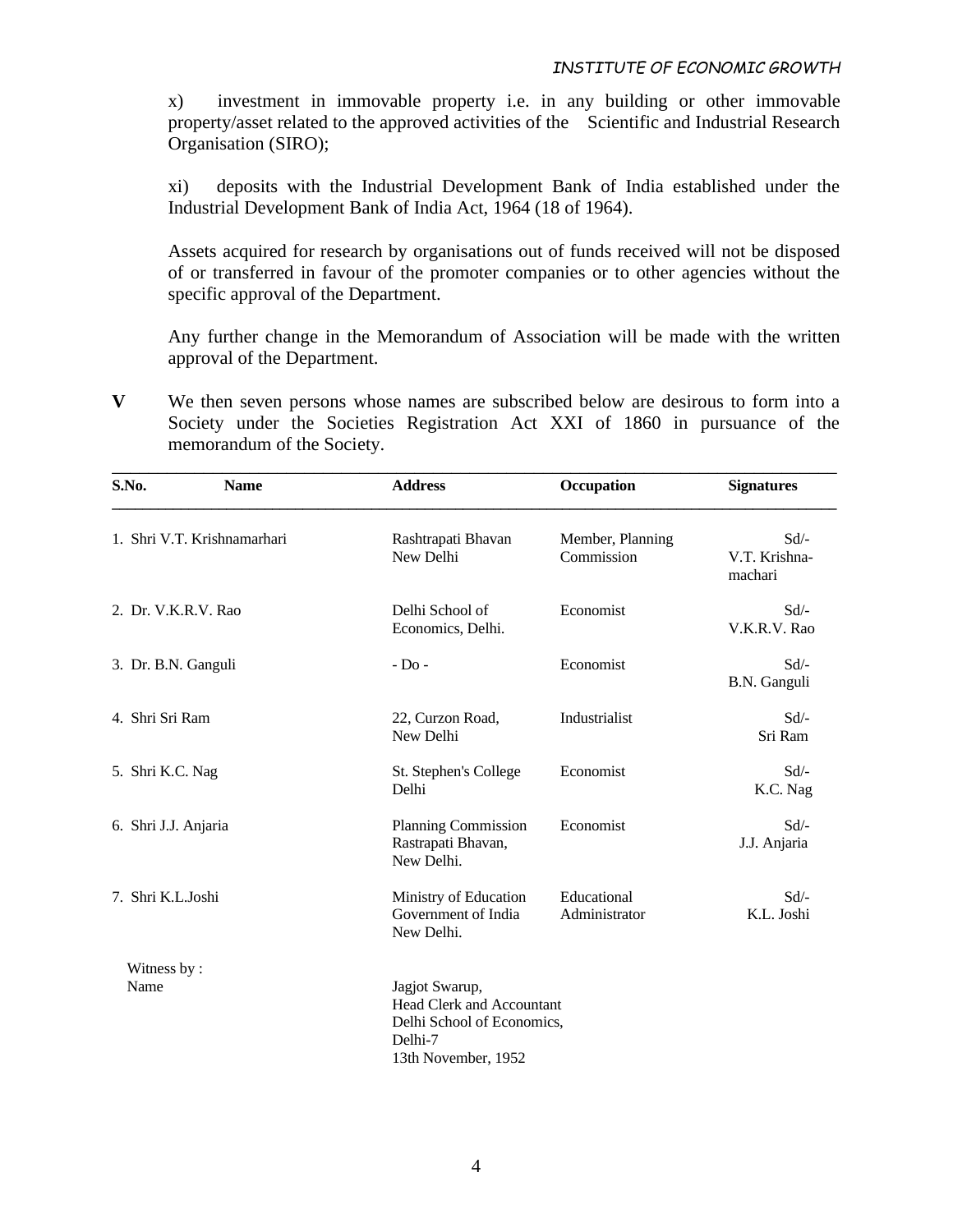### RULES AND REGULATIONS

- 1. The Society shall comprise the following classes of members:
	- (1) Life Members,
	- (2) Working Members,
	- (3) Corporate Members,
	- (4) Ex-officio Members
- 2. (a) The Life Members shall consist of three categories and their tenure of membership shall be lifetime, unless a member himself/herself terminates it.
	- (i) The category of Founder Members shall consist of the signatories to the Memorandum of Association of the Society and such other persons as may have been elected by them as Founder Members.
	- (ii) The category of Distinguished Academic Members shall consist of such academicians as are co-opted by the General Body from time to time, their number not exceeding ten at a time.
	- (iii) The category of Retired Faculty Members of the Institute co-opted by the General Body from time to time, their number not exceeding five at a time.
	- (b) The Working Members shall consist of (i) the Director, and (ii) the regular members of the staff of the Institute comprising Professors, Readers and Research Associates, who have been in continuous service of the Institute for not less than five years. The Working Members shall make an annual subscription of not less than Rs.25/- each.
	- (c) The Corporate Members consist of Trusts, Firms Partnership, Companies, Educational or Scientific or Cultural or other institutions, which are interested in promoting the objects of the Institute and make a substantial lump sum contribution to its endowment fund to be determined by the Board of Governors from time to time.
	- (d) Ex-officio Members will be the co-opted and nominated members on the Board of Governors by various agencies as provided in Rule 11. The tenure of such members will be co-terminus with their tenure as members of the Board of Governors.
- 3. The following shall be the office bearers of the Society:
	- 1. President
	- 2. Hon. Treasurer
	- 3. Secretary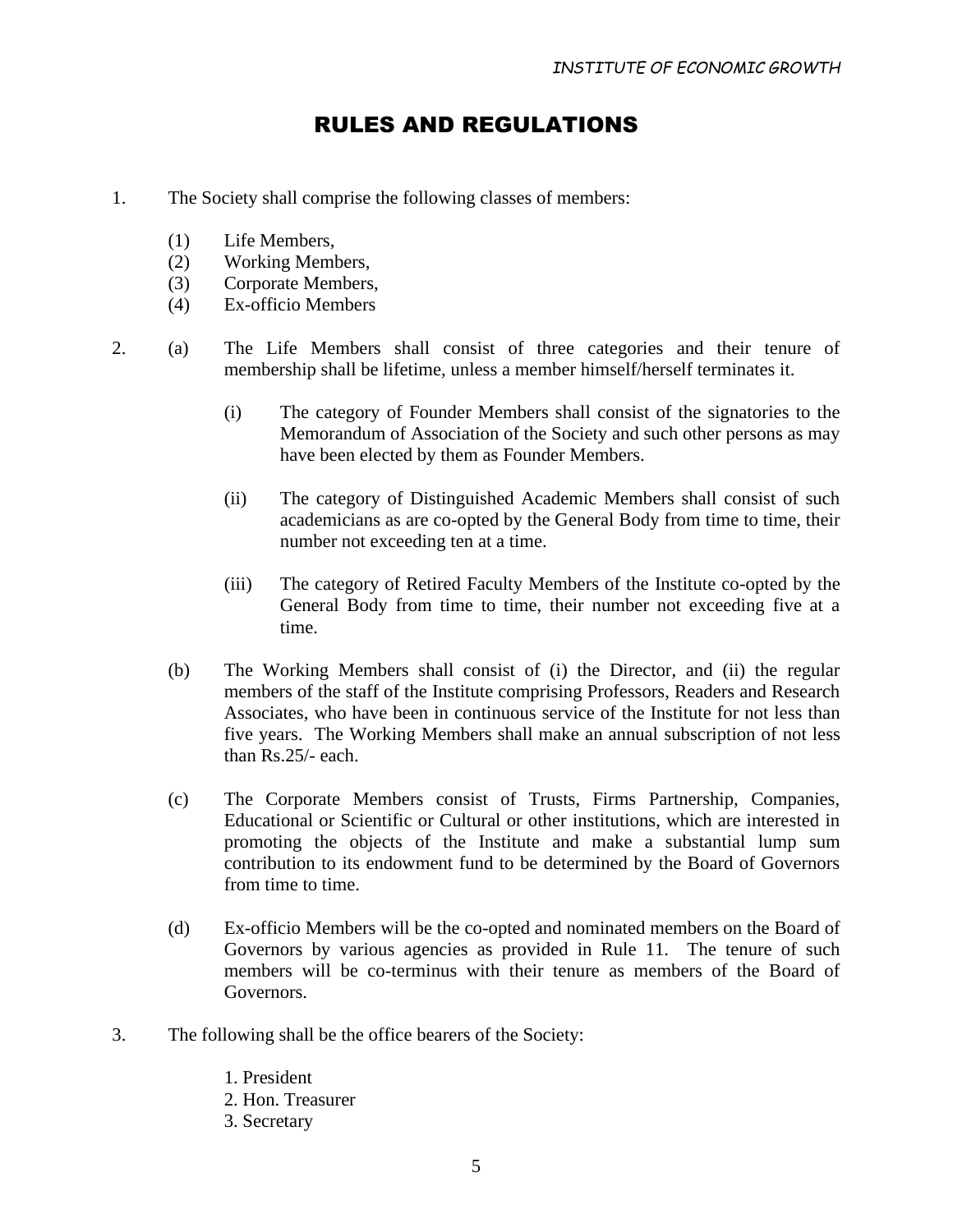- 4. The President of the Society shall be the President of the Board of Trustees and he/she shall be a Life Member of the Society. The President shall be elected by the General Body and he/she shall hold office of the President for lifetime.
- 5. The Director of the Institute shall be the Member-Secretary of the Society.
- 6. There shall be held once every year a general meeting of the members of the Society to receive the Annual Report and Audited Accounts of the Institute. Notices of such meetings shall be issued and proceedings of such meetings shall be conducted in accordance with the Rules framed for the purpose.
- 7. There shall be a Board of Trustees, constituted as hereunder provided, whose main functions will be:
	- (a) To administer the properties of the Institute, to look after investments of Institute's cash assets and to administer any further property that may be acquired.
	- (b) To accept gifts, grants, donations and endowments and to administer the same in furtherance of aims and objects of the Institute.
	- (c) To exercise over-all control over the Institute with a view to ensuring that the objectives as laid down in the Memorandum of Association are being duly carried out.
	- (d) To appoint the Honorary Treasurer on such terms and conditions as may be prescribed.
- 8. The Board of Trustees shall consist of 11 persons, 6 of whom shall be life trustees. The Chairman, the Honorary Treasurer and the Director will be ex-officio members of the Board of Trustees. The remaining 2 will be elected for three years by the General Body.

The life trustees shall be elected by the General Body in the first instance. Any vacancy among the life trustees will be filled by the President of the Board of Trustees in consultation with other life trustees. Any vacancy among elected members of the Board of Trustees shall be filled up by election by the General Body.

The Board of Trustees shall assume office as soon as the Deed of Trust is registered by the Society. It shall preferably meet once in a year.

- 9. The President of the Board of Trustees or such person or persons as may be nominated by the Board of Trustees shall execute all documents on behalf of the Institute and represent it in all legal matters and proceedings.
- 10. There shall be a Board of Governors, constituted as hereunder provided, whose main functions will be:
	- (a) To look after the appointment of staff;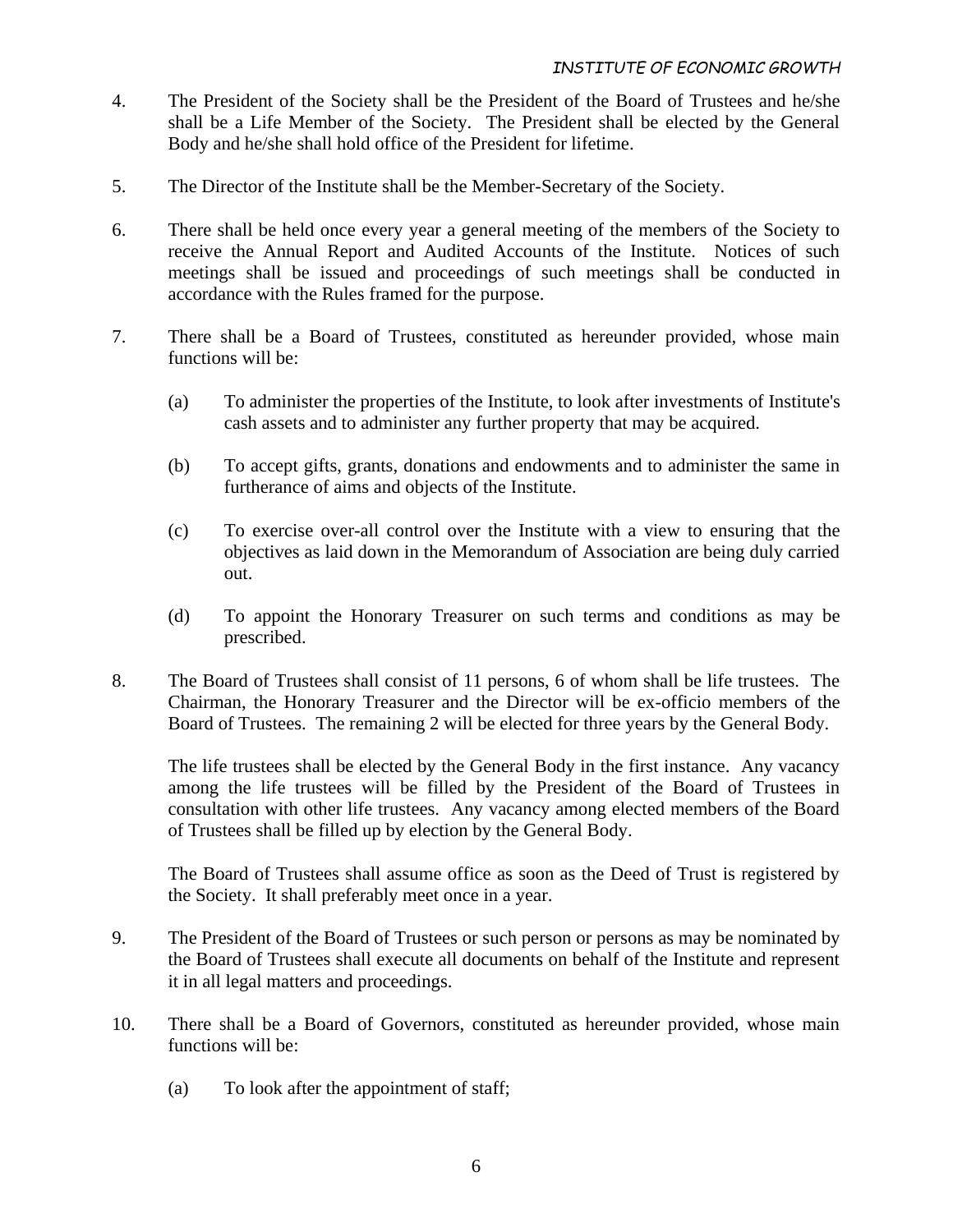- (b) To exercise control over administrative matters, such as promotions, leave rules, disciplinary actions, approval of budgets, scrutiny of audited statement of accounts and over-all direction of the academic activities of the Institute.
- 11. The Board of Governors shall consist of the Chairman and members as hereunder provided.
	- (a) 2 members nominated by the Board of Trustees;
	- (b) 3 members elected by Life Members from amongst themselves;
	- (c) 4 Working Members by nomination, of whom two shall be Professors, one Reader, and one Research Associate. Of the 2 working members nominated from out of professors category, one shall be seniormost and the other juniormost in terms of seniority as professor in the Institute. Working members from Readers and Research Associate category shall be nominated in terms of seniority in the respective category.
	- (d) 2 members nominated by the University of Delhi;
	- (e) 4 members co-opted by the Board of Governors of whom 2 shall be Directors/Heads of Social Science Research Institutes.
	- (f) 2 members nominated by the Indian Council of Social Science Research, New Delhi;
	- (g) 4 members co-opted by the Board of Governors from amongst the official funding agencies other than the ICSSR.
	- (h) Director, Ex-officio.
	- (i) Honorary Treasurer, Ex-Officio.

The Board of Governors shall meet once in three months or at shorter intervals, if necessary.

12. The tenure of all the members of the Board of Governors, other than the working members, shall be three years. The working members shall have a term of two years by rotation.

Vacancies occurring before the expiry of the tenure of the elected members in the Board of Governors shall be filled for the remainder of the tenure, Director or a person officiating in his/her position shall be the Member Secretary of the Board of Governors.

13. (a) The Chairman of the Board of Governors shall be selected by the Board either from among their members except those from the category of Working Members or from among eminent social scientists from outside.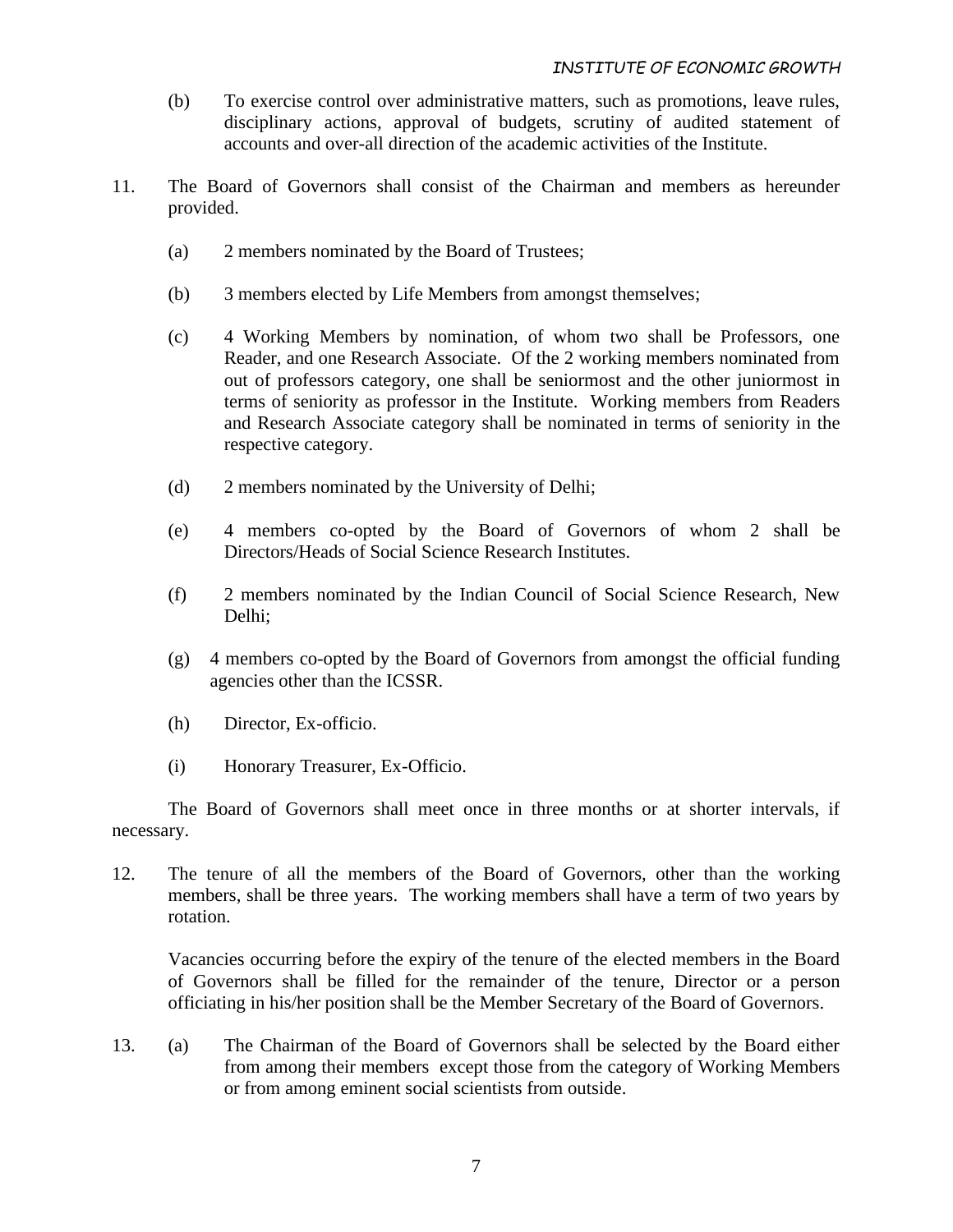- (b) The Chairman of the Board of Governors shall hold office for a period of 3 years. He/she shall be eligible for re-election for a second term of 3 years.
- (c) He/she shall, whenever he/she is present, preside over meetings of the Board of Governors. In his/her absence, the Board will elect a Chairman for the meeting.
- 14. The Board of Governors shall have the following powers:
	- (a) To lay down the basic guidelines for research to be undertaken at the Institute, and to determine the structure of the research programmes, from time to time.
	- (b) To constitute sub-committees of the Board; to delegate to them such responsibilities/powers as the Board may deem fit; and to receive reports from them.
	- (c) To frame, or amend, recruitment, service, leave and retirement rules for all categories of staff --- academic, professional, and administrative.
	- (d) To make, or approve, appointments and promotions, and to take, or approve, disciplinary action under (c) above.
	- (e) To identify institutional and other sources of financial support and approve grants received from them.
	- (f) To authorise and sanction expenditure out of the consolidated funds of the Institute.
	- (g) To receive and consider the Annual Report from the Director on the working of the Institute and submit the same to the General Body.
	- (h) To receive, consider and pass the Audited Accounts and the Annual Budget Estimates of the Institute, presented by the Director, and to submit the same to the General Body.
- 15. There shall be a Committee for Administration and Finance consisting of 5 members of the Governing Body -- the Chairman, one of the two representatives of the ICSSR on the Board, two of the four working members on the Board, and the Director. The Honorary Treasurer will be permanent invitee of the Committee for Administration and Finance. It shall meet twice a year or as often as necessary. The Committee shall screen the annual budget of the Institute before it is presented to the Governing Body. Further, the Committee shall advise the Board on all such financial and administrative matters as are referred to it by the Chairman from time to time.
- " $16(1)$  (a) The Director shall be appointed by the Board of Governors. He/she shall be an eminent social scientist. For the purpose of appointment of the Director, the Board shall constitute a Selection Committee of 5 members as follows:
	- -- The Chairman of the Board as Chairman of the Committee;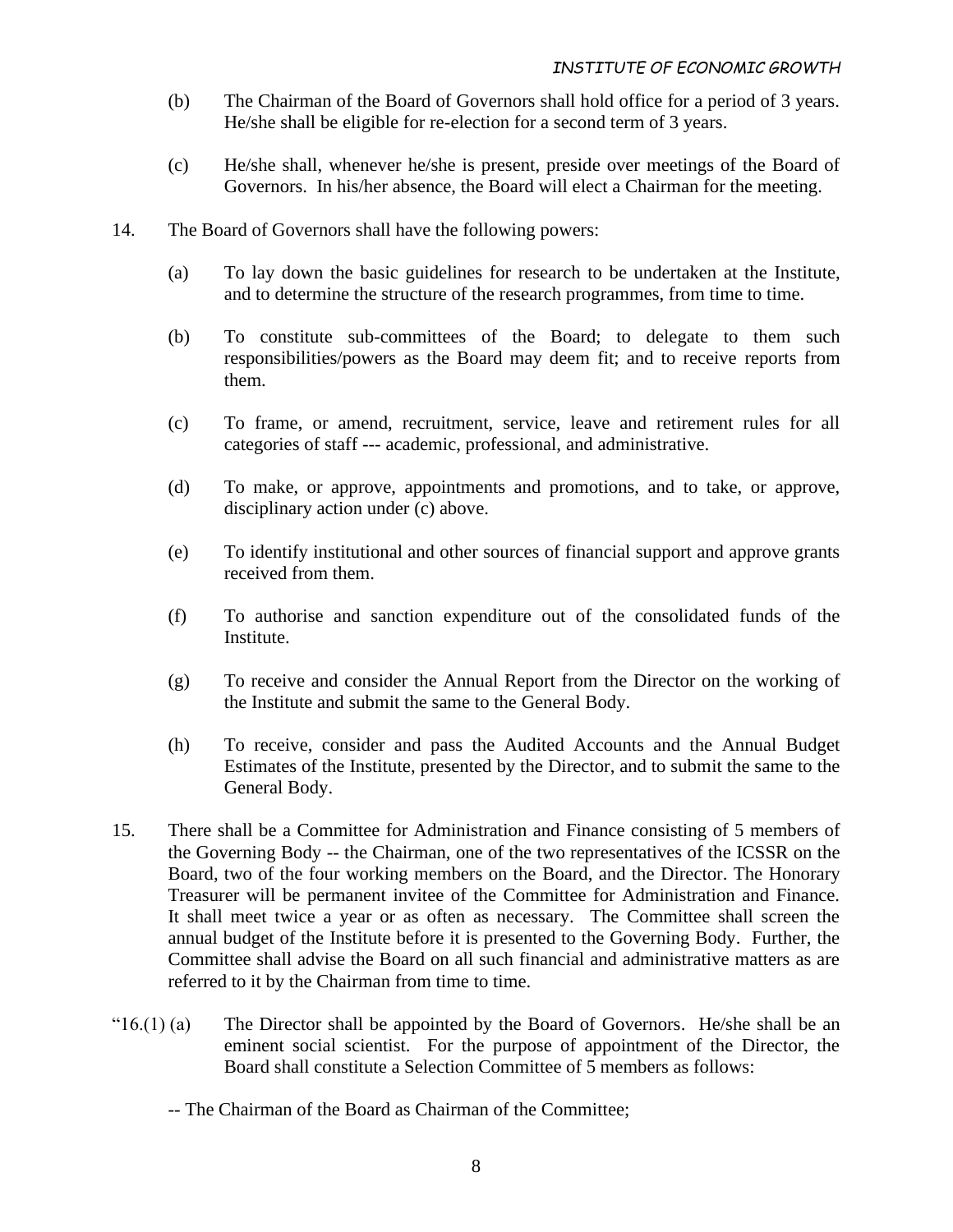-- One eminent social scientist nominated by the President of the Society;

--Three eminent social scientists nominated by the Board who may not necessarily belong to the Board. No member of the Board belonging to the Working Members category shall be nominated to this Committee.

The Selection Committee shall adopt its own procedure for selection and recommend one name to the Board of Governors for appointment to the Director's position.

(b) The Director shall have a term of office for 3 years. He/She shall be eligible for re-employment for a second term of 3 years, but in no case beyond the age of 65 years.

(c) The Director shall be the Principal Executive and Academic Officer of the Institute and shall be entitled to institute or defend legal proceeding for or against the Institute.

(d) The Director shall submit to the Board of Governors, before the end of each academic year a report on the working of the Institute.

(e) He/she shall submit an audited statement of accounts for the completed year and financial estimates for the coming year.

(f) He/she will have power to open an account or accounts in the name of the Institute in a bank or banks approved by the Governing Body, and operate on the same in accordance with such regulations as may be laid down by the Board of Governors from time to time.

(g) He/she shall have the power to make temporary or part-time appointments to the staff of the Institute subject to subsequent confirmation by the Board.

(h) He/she shall have such other powers as may be necessary for the proper exercise of his/her function as the Principal Executive and Academic Officer of the Institute.

(i) He/she shall have such emergency powers as may be determined by the Board of Governors either by special resolution or under bye-laws framed for the purpose.

- 16.(2) (i) During any anticipated short absence of the Director, the Director shall with the approval of the Chairman authorise the seniormost available Professor to function as the Acting Director. Here short absence would mean any absence on personal or professional grounds not exceeding (30) thirty days.
	- (ii) Further, if for any reason, the Director is unable to perform his/her normal duties for more than (30) thirty days, the Chairman/Board of Governors shall authorise one of the Senior Professors to function as the Officiating Director.

The Officiating Director will function until:

(a) the return to duty of the incumbent Director from leave;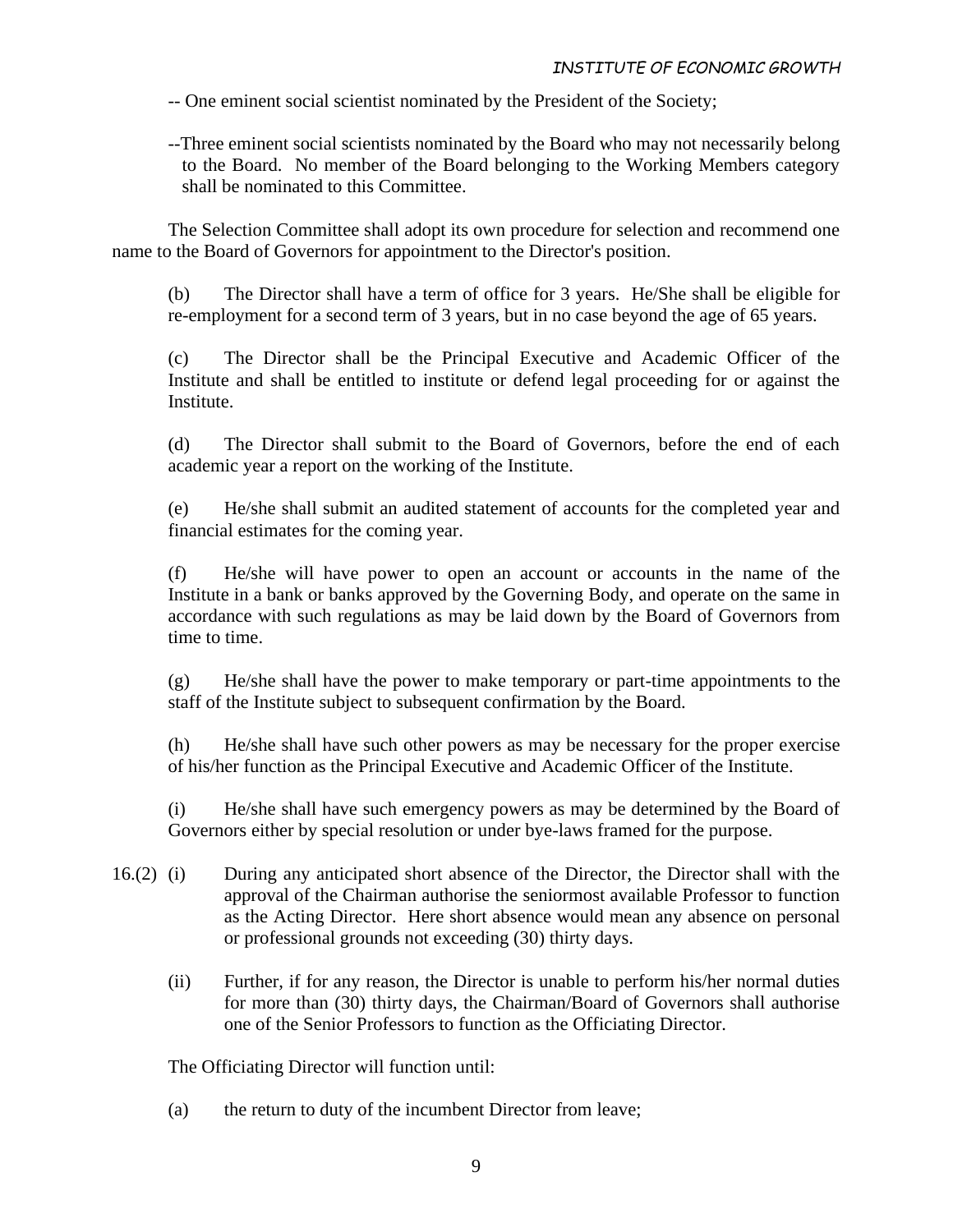- (b) the expiry of the incumbent Director's tenure of office in the event of his inability to resume duties before then;
- (c) appointment of a new Director following the resignation of the incumbent Director.
- (iii) The Officiating Director shall assume full administrative responsibility and financial powers, as defined in Clause (16.1) of the Memorandum of Association and Rules and Regulations of the Institute. The Officiating Director shall be authorised to operate the Institute's Bank Account(s) and sign cheques without any limit subject to the condition that any one of the following will sign the Cheques before getting signature of the Officiating Director: Finance Officer, Administrative Secretary (Academic).
- (iv) The Officiating Director shall draw an officiating allowance of 10 per cent of the Basic Pay of the Director in addition to his own emoluments as a Professor of the Institute.
- (v) The Officiating Director will enjoy all the facilities provided to the Director of the Institute".
- 17. (a) The Academic activities of the Institute shall be designed with a two tier process to promote the objectives of the Institute as laid down in the Memorandum of Association. There shall be a Faculty Council consisting of all faculty members of the Institute. The Faculty Council shall meet twice a year to discuss all academic activities of the Institute - research, training, publication, seminar, etc. and shall suggest guidelines regarding them to the Academic Committee. Director shall be the Chairman of the Faculty Council.
	- (b) The Academic Committee shall consist of all the heads of section, two readers of whom one shall be seniormost and the other juniormost in terms of seniority, one seniormost research associate, and two outside distinguished social scientists nominated by the Board of Governors. The tenure of the members other than the heads of sections shall be two years. Readers and research Associates shall be members of the Academic Committee by rotation. The Academic Committee may also co-opt a few professors of the Institute to represent research themes and training programme of the Institute. The Director shall be the Chairman of the Academic Committee. The Academic Committee shall elect one professor member as secretary of the Academic Committee. The Academic Committee shall meet once in two months or at shorter intervals, if necessary.
	- (c) The functions of the Academic Committee shall be as follows:
		- (1) The approval of all research projects including sponsored research.
		- (2) The allocation of teaching responsibilities at the Institute.
		- (3) The organisation of the Ph.D. programme of the Institute.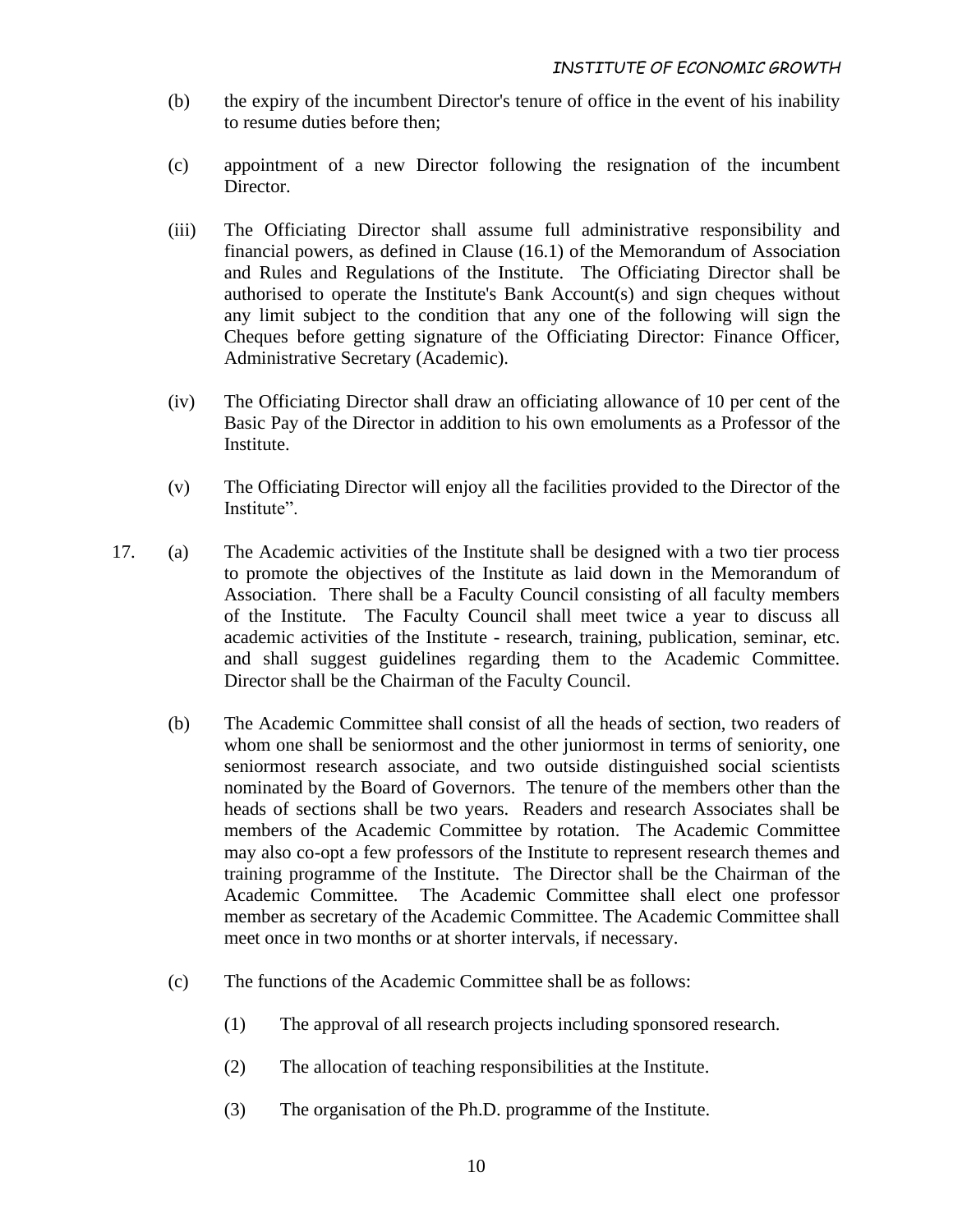- (4) The approval of research collaboration with other institutions on individual and collective basis.
- (5) The publication programme of the Institute.
- (6) The functioning of the Library and computer services of the Institute.
- (7) Recommend to the Board of Governors names of scholars for inclusion in Selection Committees, subject-wise and specialization-wise.
- (8) Appoint sub-committees for carrying out particular academic functions.
- (9) Approval of affiliation of visiting scholars, including students.
- (10) Any other academic function which the Board of Governors may delegate to the Committee.
- 18. Once in every year on or before the fourteenth day after the Annual General Meeting of the Society, a list shall be filed with the Register of Societies, Delhi, as required under Section 4 of the Societies Registration Act.
- 19. The auditors for auditing the annual accounts of the Institute shall be appointed by the General Body.
- 20. On the dissolution of the Society if there shall remain, after the satisfaction of all its debts and liabilities, any property whatsoever, the same shall not be paid or distributed among members but shall be transferred to some other similar society or to the Government for the promotion of similar objects as required under section 14 of the Societies Registration Act.
- 21. The Board of Governors may make Bye-laws not inconsistent with these rules for the conduct of its business or affairs.
- 22. These Rules and Regulations of the Society may be altered or amended or added to by the Board of Governors provided (a) the alterations, amendments and additions are passed by a Special General Body Meeting by a vote of the two thirds of the members present and voting after notice of the proposed changes has been given in writing to all members not less than one month before the Special General Body Meeting; and (b) no alterations, amendments or additions to the Rules and Regulations concerning the Board of Trustees shall be made except with the approval of the Board of Trustees.
- 23. The first President of the Society will be Pandit Jawaharlal Nehru.
- 24. The first Chairman of the Board of Governors of the Institute will be Shri V.T. Krishnamachari.
- 25. The first Director of the Institute will be Dr. V.K.R.V. Rao.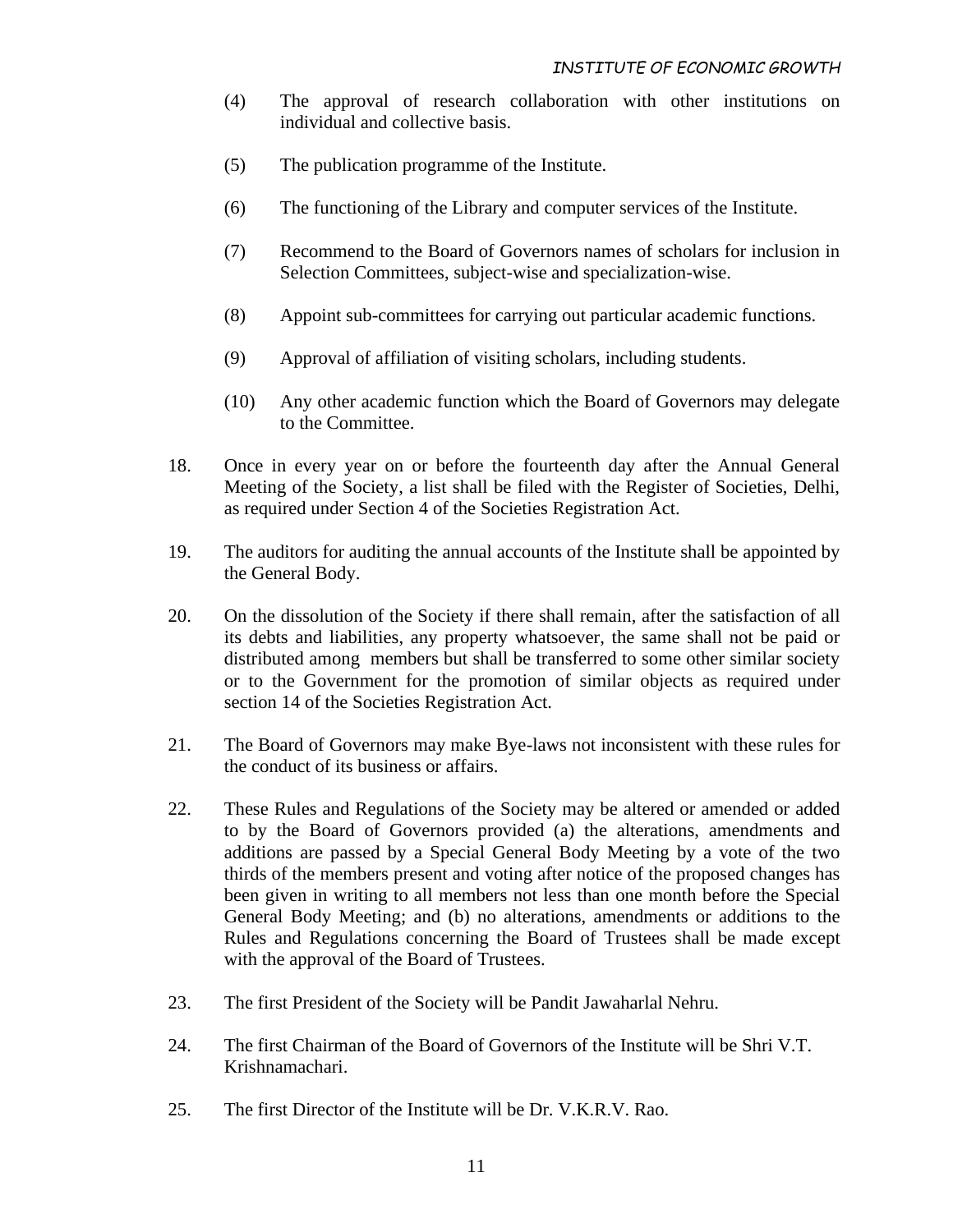26. Notice for convening meetings of the different bodies of the Society shall be as under:

21 days for the General Body 15 days for the Board of Trustees 7 days for the Board of Governors

27. Quorum for meetings of the different bodies of the Society shall be as under:-

General Body - 1/8th of the number of members on rolls Board of Trustees - 3 Board of Governors - 8

The requirements of quorum shall not, however, apply to adjourned meetings.

- 28. The Board of Trustees and the Board of Governors may dispose of urgent matters by circulation of papers if so desired by the President or the Chairman respectively. All resolutions and decisions thus made shall be reported at the next meeting of the Board of Trustees or the Board of Governors, as the case may be.
- 29. No action or proceedings of the Society or of the Board of Trustees or of the Board of Governors shall be invalid or called in question merely by reason of the existence of any vacancy in membership or any irregularity in the election or nomination of any of the members.